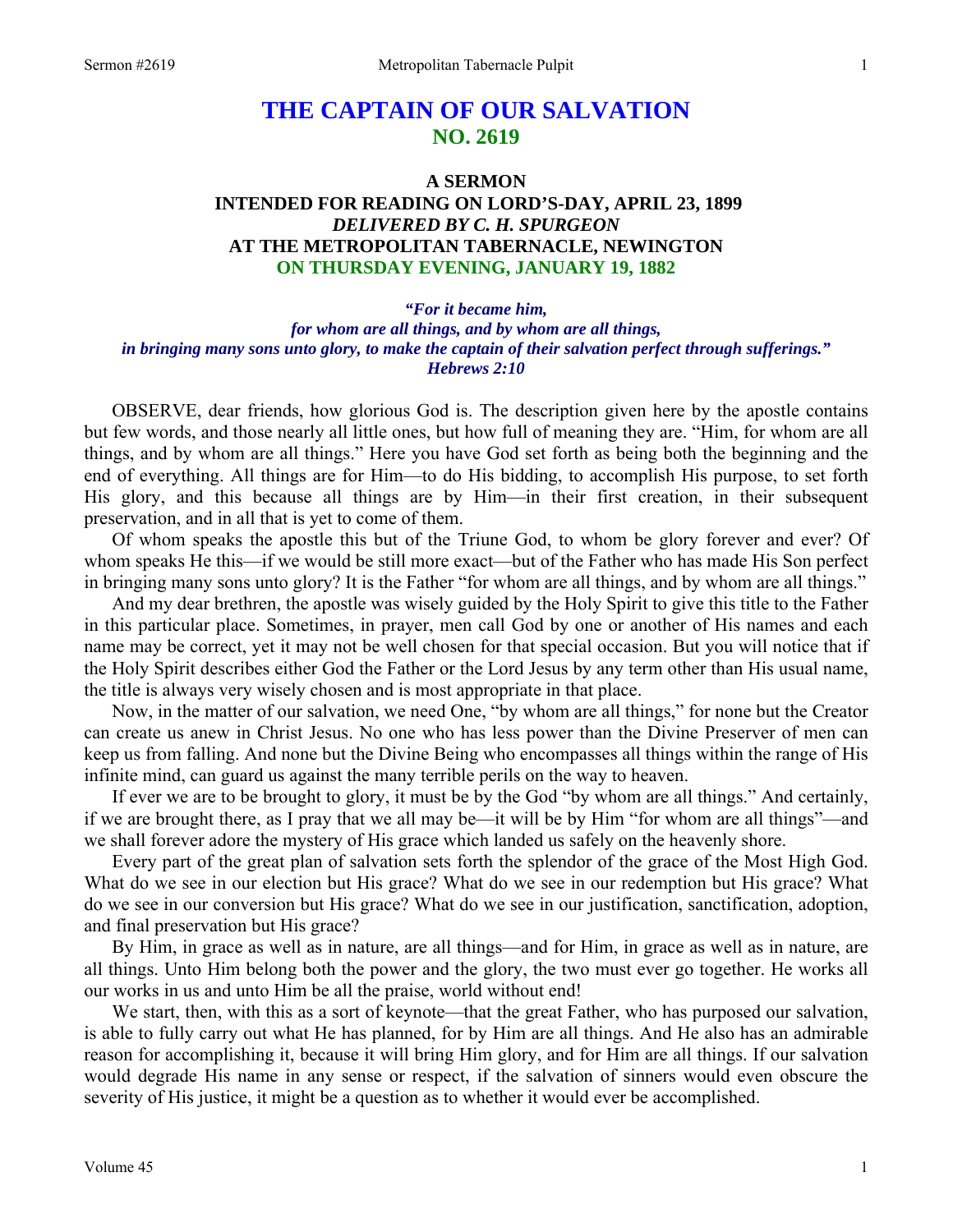But since there is nothing about this work but what will bring Him honor and glory, we rest assured that, having put His hand to it, He will not withdraw His arm until He has fully accomplished His eternal purpose to the praise of the glory of His grace.

 Our text sets before us some most precious truth concerning our Lord Jesus Christ and His people. First, here is *a high enterprise*—the bringing of many sons unto glory. In the second place, this enterprise is being carried out by *an ordained Captain—*there is a Captain of our salvation, through whom the many sons are to be brought unto glory. And thirdly, we are to notice *the becoming work of the Father upon Him who is Captain*. "For it became him, for whom are all things, and by whom are all things, in bringing many sons unto glory, to make the captain of their salvation perfect through sufferings."

**I.** First, then, here IS A HIGH ENTERPRISE—the bringing of many sons unto glory.

 I think that you will find the historical parallel of this enterprise in the Lord's great work of bringing the tribes of Israel out of Egypt, through the Red Sea, through the wilderness, and into Canaan. The Lord, in His deliverance of His ancient people, gives us a type of what He is doing and will do for all His chosen.

 The exodus was not merely the bringing of the people out of Egypt into the wilderness, for then they might truly have said to Moses, "Because there were no graves in Egypt, hast thou taken us away to die in the wilderness?" But the whole transaction was not completed, the enterprise was not finished, until all those whom the Lord intended to bless had actually crossed the Jordan and had taken possession of the promised land. He led not the children of Israel merely out of Egypt, but He led them into Canaan and His leadership of them through the desert is a picture and emblem of Christ's leadership of the many sons whom He is bringing unto glory. I want you to think of the salvation of the redeemed in that light.

 To begin at the end, *the Lord Jesus is bringing many sons unto glory*, just as God brought His ancient people into Canaan. The ultimate destination of every believer is eternal glory. There is not one of us who will be perfect and complete until we stand at the right hand of God, even the Father. There is no secondary position where some of the redeemed may be satisfied to remain, but the many sons are all to be brought unto "*glory*."

 That is the word—one of the biggest words that can be spoken by any mortal mouth. Do you know all its meaning? No, my brethren, that you do not, and there is another word that comes before it—"The LORD will give *grace* and glory." Do you know all the meaning even of "grace"? No, you do not—yet you have tasted of God's grace, and if you know not all the meaning of that of which you daily partake, I am sure you do not know the meaning of that "glory" which you have not yet obtained.

 Heaven is rightly called "glory." I do not doubt that it is a very glorious place. People have written books in which they have sought to give us some idea of heaven as perfecting all the joys of our earthly domestic life, and artists have tried to depict the plains of heaven. But the books and the works of art are equally worthy to be burnt, for they fall so infinitely short of what the reality must be that they are only a caricature and a mockery of what "glory" must really be.

 No, beloved, no tongue can tell what it is, and no pencil can depict the glory of the place itself, the Father's house, where the many mansions be.

#### *"Eye hath not seen it, my gentle boy; Ear hath not heard its sweet songs of joy;"*

nor shall your imagination be able to bring these things down to you, for there is a spiritual glory which must far exceed all the glories of which you know anything on earth.

 I think, also, that heaven is called "glory" because its inhabitants follow glorious pursuits. What they are doing there all day long, I shall not attempt to guess, but we are told that "the throne of God and of the Lamb shall be in it; and his servants shall serve him. They shall see his face; and his name shall be in their foreheads."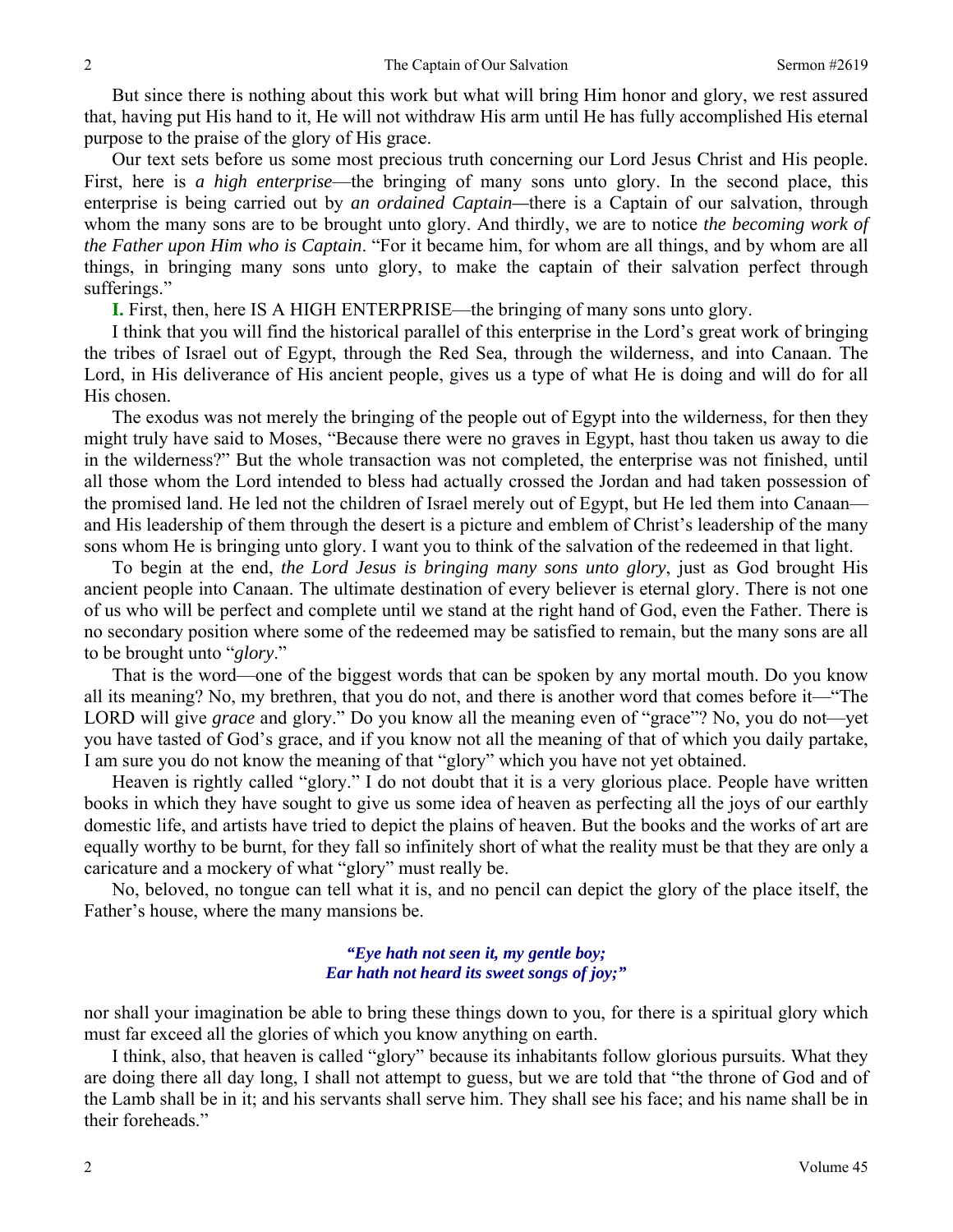They will have enough to do to cast their crowns at His dear feet who gave them all the joy they have—and to make known to principalities and powers in heavenly places the manifold wisdom of God. Of this we are quite sure—all their pursuits will be glorious, there will be nothing low, nothing groveling, nothing selfish, done in heaven. Certainly, nothing wearisome, nothing laborious, that can bring again to the brow the sweat that comes here because of the curse. No, it is a glorious place where the happy dwellers are engaged in glorious pursuits.

 And they also have glorious pleasures. They realize to the full what David said, "In thy presence is fulness of joy; at thy right hand there are pleasures for evermore." Did you ever think—have you the power to conceive—what the pleasures of God must be? What is the joy of the Lord—the infinite satisfaction of the Eternal—the profound bliss of Him who is most blessed forever?

 It is that joy, that bliss, that peace, of which they shall have a share as the Master says to each one of them, "Enter thou into the joy of thy LORD." As high as the heavens are above the earth, so high is God's joy above our joy. Therefore we cannot attempt to describe it, but we can only say of it that the joy of heaven is glory, the bliss of heaven is "from glory unto glory" forever and ever.

 And as heaven is a glorious place for glorious pursuits and glorious pleasures, so all there will be glorious persons. There is not one low or mean inhabitant of heaven. There are many there who were despised on earth—the lowly and the suffering and the persecuted—but they are no longer despised. God has put eternal honor upon them.

 They are all priests and kings unto God. The priestly garments they wear are more grand than Aaron's raiment of glory and beauty, and in their royal robes they keep high holiday, where the sun goes no more down, and the days of their mourning are forever ended. It is all glorious and I do not wonder that heaven is called "glory," and that we have so little said about it. There is just this great word— "glory"—which by itself says more than I would be able to say if I kept you here till the clock tolled out the midnight hour.

 This is the high enterprise of God, to bring His many sons to glory. I call it a high enterprise, and so it is, for *He will bring them unto glory despite all difficulties*. Where do the redeemed begin their march? Down there, at the iron furnace, where they have lien among the pots, and where their slavery has been hard and cruel. Their march begins with Pharaoh to oppose them, but with a high hand and an outstretched arm, does God brings them up out of the bondage of nature, and out of the bondage of corruption, into the glorious liberty of the children of God.

 How gloriously does He lead them through the Red Sea and destroy their adversaries with the precious blood of Jesus, till the depths have covered them, and there is not one of them left! And the rest of the passage of His people, from that high day at the Red Sea onward till they reach glory—what is it but a march of miracles, an ever-moving panorama of wonders? I do but speak of the experience of the true Christian when I say that he is opposed from within and from without, and that he is his own greatest enemy—and that is not saying a small thing when I remind you that the world, the flesh, and the devil are all leagued against him.

 It is with push of pike that I make my way to heaven, disputing with my fierce foe every inch of the road. Yet shall I win the day, for He, "by whom are all things," has undertaken to lead His sons to glory and He will lead them there. If they had to cut their way through a whole legion of devils, as when men reap their road through a thick cornfield, yet should they every one of them pass through unharmed.

 If there were seven thousand hells between them and heaven, yet should they reach it in safety because He, "for whom are all things, and by whom are all things," has determined to bring them there. Yet it is no easy march, and it will be no little glory that shall redound to Him, who will lead us all through the wilderness and bring us to the Canaan which is above, that is, to "glory."

 I want you to notice next that this high enterprise on God's part is concerning *the bringing of "many sons unto glory*." In the second part of *The Pilgrim's Progress*, we read about Mr. Great-heart, who had a tough task to lead those women and children all the way to the Celestial City. They caused him a deal of trouble and he is a picture of many a Christian minister.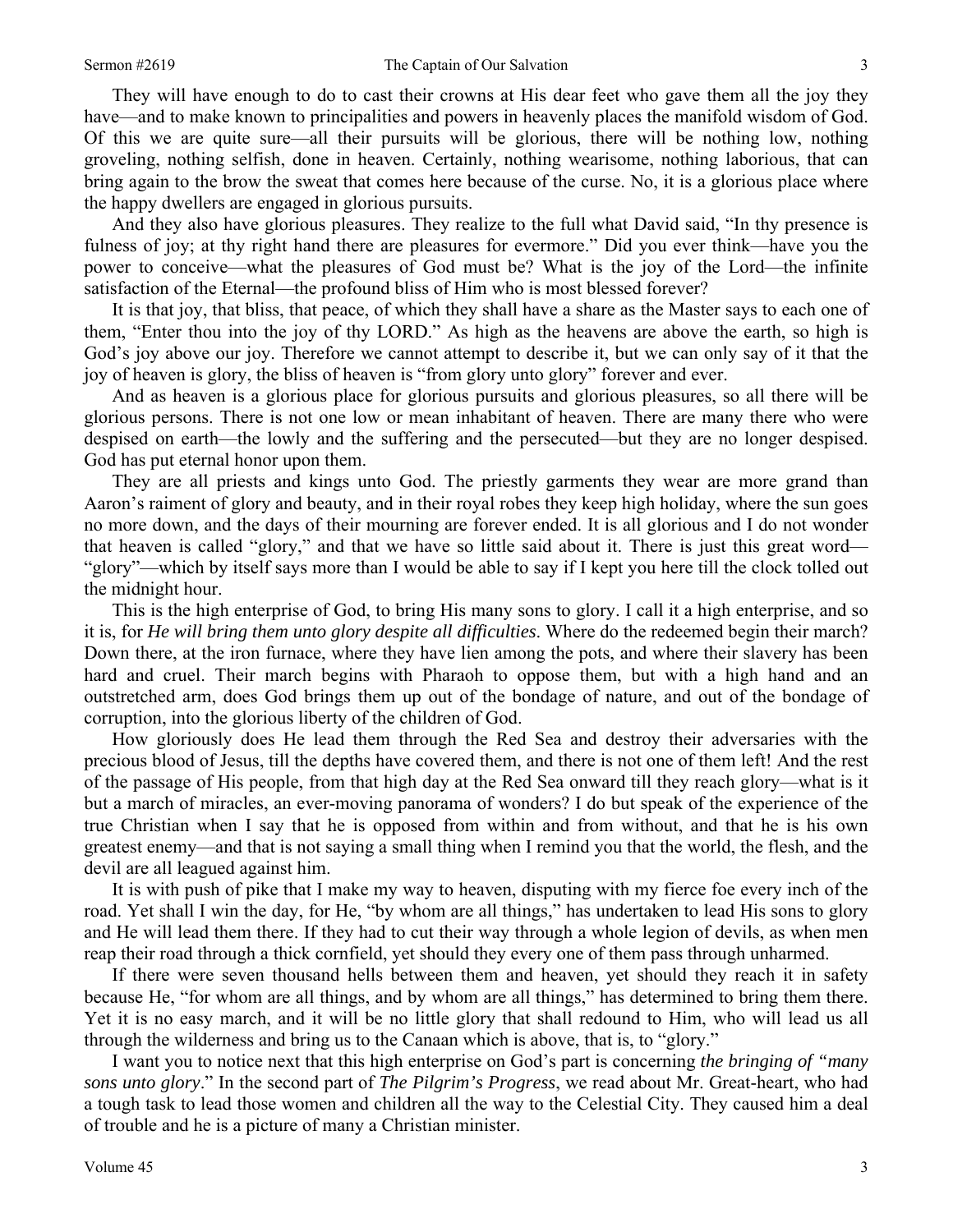Some of us have not to go before a few faint-hearted pilgrims, but we have to lead hundreds or even thousands. Every morning before breakfast, I have to kill a giant for somebody or other, and hard fighting it is. And as soon as ever I have killed him, I hear some one of the dear children crying out that he is going to be eaten up alive by another, so that I have to keep my sword always drawn. It is no easy task to be, under Christ, helping to bring some of these sons unto glory.

 But think of the work that God has undertaken—to bring many sons unto glory—untold millions of them. I shall not attempt to use figures to represent the numbers of the saved, for I believe my Master's redeemed ones will be as the dew of the morning, as the drops of the spray, as the sands on the seashore, and far excelling the starry hosts marshaled on the midnight plains. Many sons will be brought unto glory by the great Father.

 Sometimes, in the old days of war, there used to be a number of little ships wanting to cross the sea, but the privateers were on the watch, so the seamen were afraid to hoist the sail and get away from the shelter of the shore, for they would soon be caught by their enemies, like doves by the hawk. Well, what was done?

 There they lay, in port, until His Majesty sent down a man-of-war, perhaps two or three, to be a convoy. Then the little ships would all be safe—their crews need not any longer be afraid of the Frenchmen or the Spaniards. So is it with those who are under the protection of God. We, weak little vessels, could never by ourselves reach our desired haven, but lo! the Lord High Admiral of the seas and the great Emperor of the land has come forth in the majesty of His power to conduct us to glory.

 And we shall get there safely, even though our enemies should be beyond all count. It was a grand thing when those convoys brought many little ships into harbor, but what a fleet the Lord will bring into the Fair Havens of eternal felicity!

 We read that on one occasion, when the Lord Jesus was crossing the Sea of Galilee, "there were also with him other little ships." And there are still with Him many other little ships, but He will bring them all safely into the harbor. Let the enemy attack them if he dares to do so, but their Protector will preserve them all, for it is His purpose to bring many sons unto glory.

 I have not yet said all I want to say about this high enterprise, for perhaps the chief wonder of it all is that He, "for whom are all things, and by whom are all things," *has resolved to bring unto glory many sons*. They shall all of them be His sons. Oh, what a marvel it is that they should be His sons! Who will have them for sons? I am sure that there is many a man who might be ashamed to take for sons those whom God takes—the most depraved, debased, and fallen—whom men have passed by, as those to whom they could not even speak.

 The Lord, in infinite love, has taken them to be His children and He has said of them, "I will be a Father unto them, and they shall be My sons and daughters." But oh, what a work is needed in order to turn these rebels into children! What a wonder of grace it is that they should first be regenerated and so get the nature of children. And then that they should be adopted and so have the status of children. And then that they should be sanctified, and so exhibit, from day to day, those qualities that must be found in the children of a holy God! To make them sons is indeed a wonderful work.

God did not do as much as that for the people in the wilderness. In that respect, the type broke down, for the Israelites would not be God's sons. He acted as a father towards them, but they were rebels against Him, and therefore, the carcasses of that first generation fell in the wilderness. What a mercy it is that God does not now write the law on tables of stone, but on the fleshy tablets of our hearts.

 And the law of God being written there, He gives us the grace to obey it, and especially, He gives us grace to believe in Jesus and to receive Him. John wrote, "As many as received him, to them gave he power to become the sons of God, even to them that believe on his name." And it is still true of all who receive Him and believe on His name.

 Oh, what a mercy it is that guilty sinners may so receive the adoption of children! What a blessed thing it is that God will not only bring us unto glory, but that we shall be sons when He gets us there! He will bring us unto glory as sons—we shall be His sons while on the road and we shall be owned as His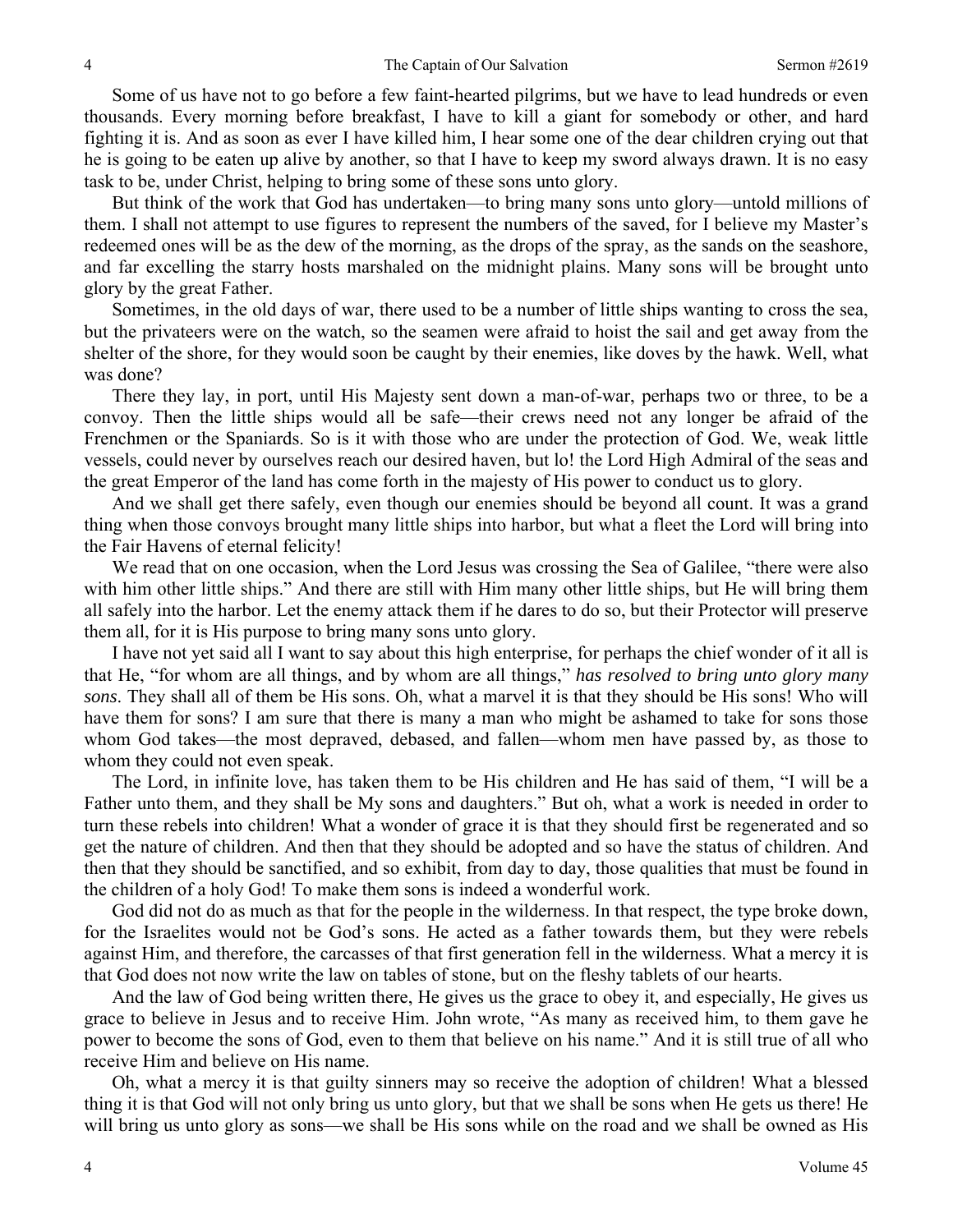sons in the presence of the entire universe in that day when the righteous shall "shine forth as the sun in the kingdom of their Father," for that is the glorious kingdom to which He is going to bring us.

 Blessed be His name that ever He should make us sons and resolve to bring us to glory! Ah, well, He has set His heart upon doing it and He can do it—therefore let us again bless and praise His holy name!

**II.** Now I turn to my second point, which is concerning THE ORDAINED CAPTAIN.

 God intends to bring "many sons unto glory," but He means to do it by the hand of a chosen Captain, greater than Joshua, who will fight for His people and conduct them safely into the Canaan of "glory."

 The word here translated "captain" is, in another place, rendered "author," and in yet another passage "prince." In fact, it is twice translated "Prince." But I feel perfectly satisfied to take the term as our Authorized Version gives it and to say that *the Lord our God leads His people unto glory by a Captain*.

 He might have done it, if so it had pleased Him, by His own power and might, apart from a Mediator, but He has not done so. He has ordained everything by the hand of a Mediator and it is an essential part of His arrangement of the whole system of grace that the Father should work by the Son to bring the many sons to glory, that the Son should bring them there by being the Captain in their midst, representing Him amongst men, being clothed with His power, effecting His divine purpose for them.

 God will bring no sons unto glory except through this Captain. None may ever hope to enter glory except by Christ Jesus. He Himself has said, "I am the way." And He is the only way. Therefore, woe be to those who refuse to come to God by Him! God will bring all His sons unto glory, but it must be by the Captain whom He has ordained. Let us think for a little while what a captain is and what a captain has to do, for that will help us to understand the office and work of the Captain of our salvation.

 First, then, the Lord Jesus Christ has come to conduct us unto glory by *making all arrangements for the march*. There is a great deal of responsibility connected with the leader of an army, not only in deciding as to where his troops shall encamp for the night, but where they shall march on the morrow, and in what direction they will be likely to be needed many days ahead.

 The commissariat of an army requires great thoughtfulness and care on the part of the leader and our Captain, the Lord Jesus Christ, has made all needful arrangements for His people between here and heaven. I am quite sure that we shall never come to a halting place, between here and glory, of which we shall be able to say that no provision has been made for us there. *Providence*, or seeing beforehand, is always at work on behalf of the Lord's people. God is always looking ahead and Christ makes every arrangement for the salvation of all His people, even down to the minutest details. He is a most blessed Captain.

 A captain's work, after he has arranged for the march, is, next, to *give the word of command.* "Go," says he, or, "Stay." "Do this," or, "Be still." The soldier's one business is to obey his orders. He has not any right to choose what he will do. His marching orders are to be his law. Now, the Lord Jesus Christ will lead many sons to the glory of His Father by giving those gracious commands which always bring a blessing with them whenever they are obeyed.

 Captains, however, do more than command, for if they are wise, they *lead the way*. I have heard that a Turkish officer says to his men, "Go along," and stays behind and watches the soldiers. But when a British officer cries, "Come on!" and leads the way. That is what our Lord has done. In the sternest fight, He is always conspicuous, and there is no weary march that He bids us tramp in which He does not foot it at our side. You shall never climb so high that you will not find the footprint of the Crucified there, nor shall you be called to descend even into the depths of the sea but you shall find that He has been there too, for He leads us always as the Captain of our salvation.

 It is a captain's business, also, to *encourage his men*. How often the presence of a true leader has effected more for the army than all their own strength could do! When Basing could not be taken by the Parliamentary troops in Cromwell's day, "Old Noll" went down and he took Basing, directly, as he did every other place that he determined to capture.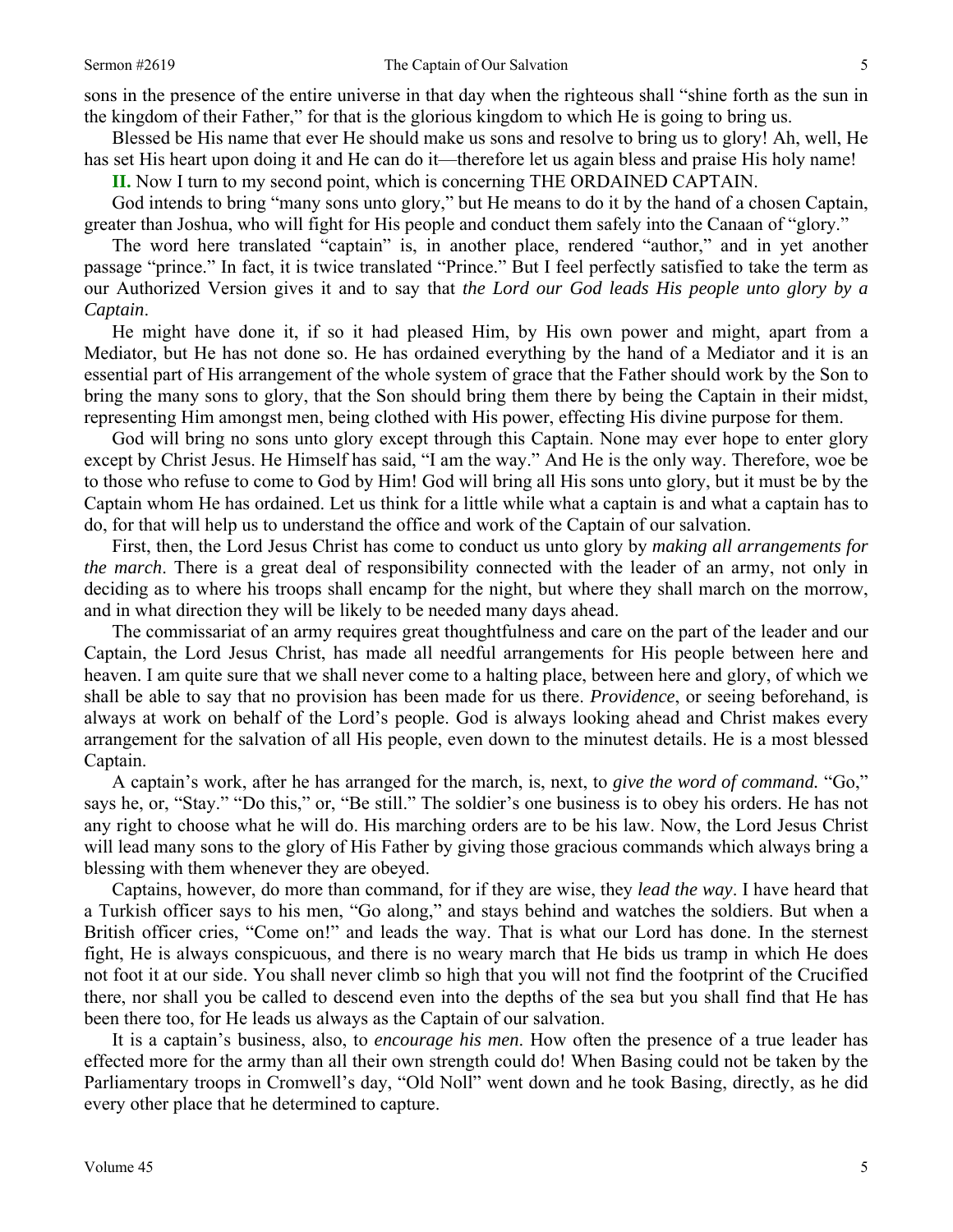And infinitely more glorious is the Captain of our salvation, whose presence secures victory to the most discouraged band. If they do but see Him, and say, "It is He," the next word is, "Be not afraid," for where He comes, devils fly. The earth shakes at the presence of the Christ of God. It is the captain's business to encourage his men, and that our great Captain does continually.

 Sometimes it is the captain's delight to *reward his followers*. A wise leader gives words of praise when they are deserved, and on special occasions, he distributes more substantial things. As for our blessed Lord, His gracious commendation, "Well done, thou good and faithful servant," would more than repay us for the toils of a lifetime—even if our lifetime were longer than Methuselah's. Let us, then, be faithful and true as we have such a Captain as our Lord Jesus Christ, who can do for us all that captains should do for their soldiers, and a great deal more.

 Now, seeing that it is the will of the Lord to lead us unto glory by the Captain of our salvation, I want you to be worthy of your Leader. Do you not think that, sometimes, we act as if we had no Captain? We fancy that we have to fight our way to heaven by the might of our own right hand and by our own skill, but it is not so.

 If you start before your Captain gives you the order to march, you will have to come back. And if you try to fight without your Captain, you will rue the day. "Oh!" says one, "but I have been thinking today what I shall do if so-and-so happens." My dear brother, it would be a great deal better for you to remember that "the Lord liveth," and to leave the thinking and arranging in His hands.

 There are a great many *ifs* in the world that are like a swarm of wasps—if you let those *ifs* out, they will sting you from head to foot. But there is one glorious *if* that will kill them all. It is this—*if* the Lord Jesus Christ could fail—*if* He could desert us, then all would be lost. That kills all the other *ifs*, because it is an impossible *if*. He cannot fail us or leave us. He must live, He must conquer, and while that is the case, the other *ifs* do not mean anything to us.

 Therefore, cast yourselves on your Captain's care. March onward though you cannot see your way. Fly at the enemy though they seem to outnumber you by ten to one, for greater is He that is for you than all that can be against you. Be not afraid of anything, for your Captain is equal to all emergencies.

 When the Lord our God chose Him as our Leader and Commander, He laid help upon One that was mighty. He did not take some poor weak mortal to be the captain of such a company as we are. He did not even select an angel for this great task. He exalted One chosen out of the people who was most suitable for the position—and God's wisdom would be dishonored if Christ were found incapable of bringing the many sons unto glory.

 But He is blessedly capable of all that is required of Him—and the ancient prophecies concerning Him shall be completely fulfilled. "He shall not fail nor be discouraged." "and the pleasure of the LORD shall prosper in his hand."

**III.** Thus far, then, we have seen that the Great Father will bring His many sons to glory by a Captain, but the pith of the text lies in the part we have now to consider, and that is, THE BECOMING WORK OF THE FATHER UPON OUR CAPTAIN. "It became him, in bringing many sons unto glory, to make the captain of their salvation perfect through sufferings."

 God always acts becomingly and therefore, *it was right that Christ should suffer*. I have sometimes heard discussions as to whether the Lord might not have saved sinners without a Mediator, or if through a Mediator, whether we might not have been saved by some other method without the death of Christ. I do not think it is right for us to form any kind of judgment upon that matter, but to say, as our risen Lord said to His disciples, "It behoved Christ to suffer."

 It was becoming that Christ should die. "It pleased the LORD to bruise him." It was a seemly and proper thing, in the sight of Him, "for whom are all things, and by whom are all things," that we should be saved by a Mediator, and that the chosen Mediator should not have us apart from His own terrible sufferings.

 It was becoming that *our Captain should be made perfect, complete, fully equipped for saving us, by suffering.* The agony could not be left out. The cup must not pass from Him without His drinking its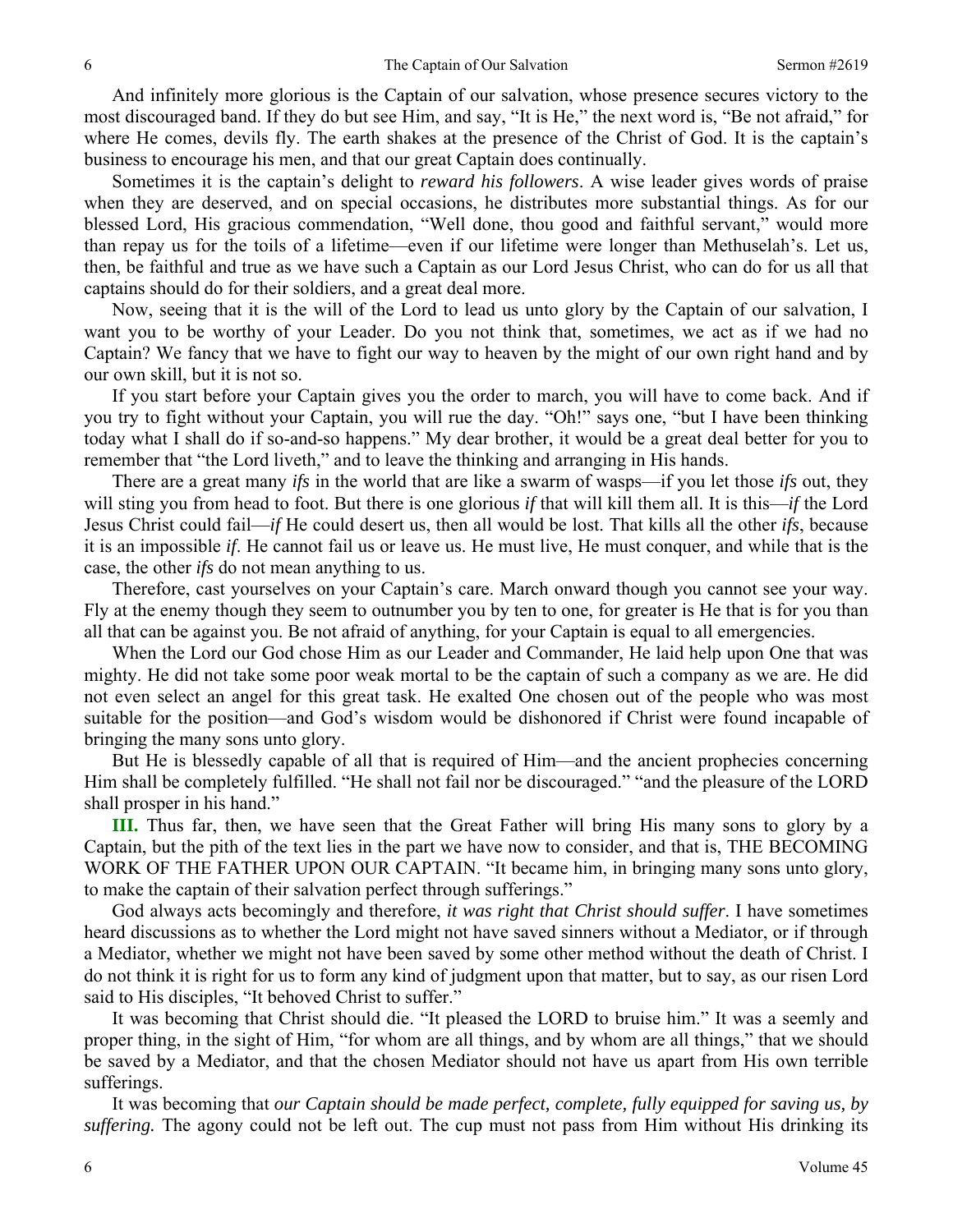awful contents. It was becoming that Christ should be poor—so He had not where to lay His head. It was becoming that He should be hungry—so He fasted for forty days. It was becoming that He should sweat great drops of blood.

 It was a becoming thing in the sight of God that there should be suffering on the part of His chosen Captain. It was becoming that He should be spit upon—that He should be mocked—that He should be scourged—that He should be nailed to a tree—that He should be parched with fever and in awful depression of spirit, should cry, "My God, my God, why hast thou forsaken me?" It was becoming that all this should happen and therefore it did happen. Let that be a sufficient answer to us whenever we are asked any questions about Christ's suffering—it was becoming in God's sight.

 And let those who deny the atonement, and those precious critics who sneer at every hymn that tells of the agonies of Christ, understand that it was becoming that He should endure all this, and that we are not ashamed to sing of what God counts becoming. I, for one, mean still to sing,—

> *"His dying crimson, like a robe, Spreads o'er His body on the tree."*

I mean still to sing,—

*"Well might the sun in darkness hide, And shut his glories in, When God, the mighty Maker, died For man, the creature's sin."* 

Even though it seems to some as if we knew Christ after the flesh, I would rather know Him so than not at all.

 And some seem to wish not to know Him anyhow. They want especially to get rid of the blood— "the offense of the cross" has not yet ceased, it is still a cause of stumbling to a great many. But oh, I pray you who are offended at the cross, not to think that you will ever get to heaven, for God and you would not agree there, for He counts the cross becoming, and you count it foolishness—so there is a radical difference of opinion between you two, and one heaven would not hold you.

 You must get agreed with God about that matter, or else, depend upon it, you will never enter the pearly gates. You must honor the Son even as you honor the Father, and honor the Son in His blood and wounds, and in all His agony and death, or else you shall not come where the Father takes pleasure in the Well-beloved.

 Further, the text seems to say that *it was becoming that Christ should be made perfect through suffering.* There are many points in which Christ could not save us without suffering. He could not be a perfect Substitute unless He bore our sin and shame. He could not be a perfect Sympathizer unless He bore our suffering. This, perhaps, is the main point in which Christ is perfected.

 He becomes capable of entering into all the griefs that disturb the many sons whom He is to lead unto glory. In our Elder brother, the heir of all things, there is an epitome of all the sorrows of all the rest of the family. In Christ there is every pang that rends the heart, every grief that forces tears from the eyes—except such griefs as are sinful and could not enter into His holy bosom—but everything that is inevitable to flesh and blood, to hearts that break, and spirits that are depressed, everything of that kind, Jesus knows.

 I have been sometimes where none of you have ever been, but I have never been where I could not find Christ. And some of you, my dear brothers, have been in heartbreaking trouble that I never knew. But the Master has been there, if the Pastor has not, and if the dearest Christian friend has not—and so He has become perfect through suffering.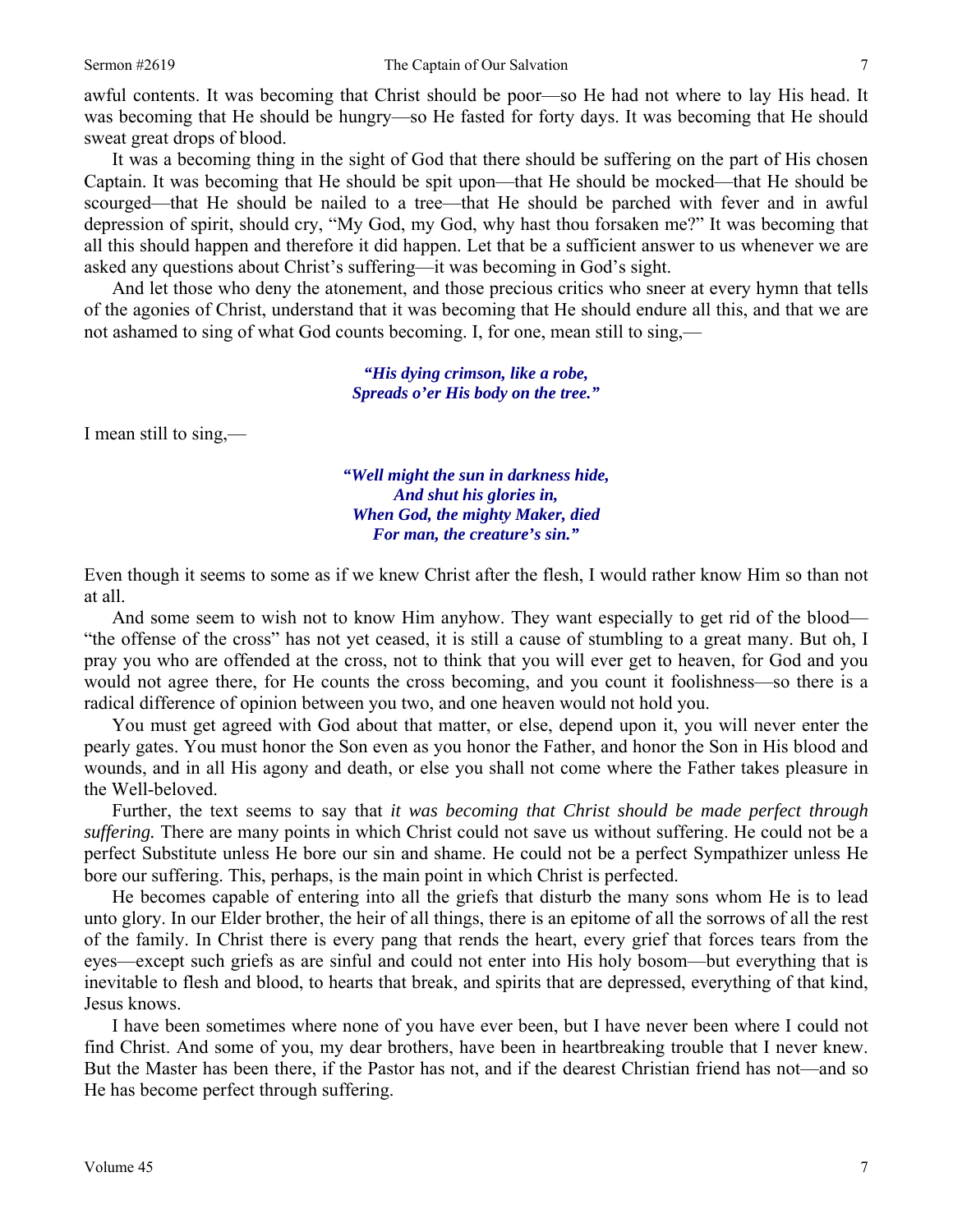"I know their sorrows," He says, "I know their sorrows, not by having read or heard about them, but by having suffered them." Of all the bitter drugs in the great apothecary's store, Christ has had a draught. He knows all about them and this makes Him "perfect through sufferings."

 Finally, it was becoming on the part of God, "for whom are all things, and by whom are all things," that He should perfect His Son as our Captain through sufferings. But the original Greek gives us a fuller meaning than this—*that God should glorify His Son*. It is becoming on God's part that He should give to Christ everything that can make Him glorious and honorable.

 Seeing that He bowed His head to suffer and to die, it was meet that God should raise Him from the dead, that He should set Him at His own right hand, that He should crown Him with many crowns, that He should give Him to "have dominion from sea to sea, and from the river to the ends of the earth." It is becoming that Christ should have all honor and glory paid to Him, that men should honor the Son even as they honor the Father.

 In prayer, when I want an argument that I know will prevail with God, I say to Him, "Father, glorify Your Son! You love Him, look at Him, is He not lovely in Your eyes, as the suffering, obedient Son of Your love? Do You not admire Him beyond all conception? Therefore, hear my supplication and grant my petition for His sake."

 I like, sometimes, to leave off praying and singing, and to sit still, and just gaze upward till my inmost soul has seen my Lord. Then I say, "He is inexpressibly lovely. Yea, He is altogether lovely." If He is that to my poor eyes, which are so dull and dim that they cannot half discern His beauties, what must He be in the eyes of God?

 In the eyes of God, He is so precious that, as my text says, "It became him, for whom are all things, and by whom are all things"—it was becoming even in Him, "in bringing many sons unto glory, to make the captain of their salvation perfect through sufferings"—glorified beyond all imaginable glory and to have universal homage paid to Him throughout the universe forever and ever.

God sees it to be becoming and therefore we delight in it. Amen and amen.

### **EXPOSITION BY C. H. SPURGEON**

#### *HEBREWS 2:1-15*

**Verse 1.** *Therefore we ought to give the more earnest heed to the things which we have heard, lest at any time we should let them slip.* 

We have heard them. Do not let us forget them. Let them not be like the driftwood which goes floating down the stream. Let us make a desperate effort to retain them in our memories, and above all, to ponder them in our hearts.

**2-3.** *For if the word spoken by angels was stedfast, and every transgression and disobedience received a just recompense of reward; how shall we escape, if we neglect so great a salvation;* 

They could not trifle with the angels' message without receiving just punishment from God. Much less, then, can we trifle with Christ's Gospel. We have not an angelic savior, but God Himself, in the person of His Son, has deigned to be the Mediator of the new covenant. Therefore, let us see to it that we do not trifle with these things.

 You see, dear friends, that we need not be great open sinners in order to perish—it is merely a matter of neglect. See how it is put here. "How shall we escape, if we neglect so great a salvation?" You need not go to the trouble of despising it, or resisting it, or opposing it. You can be lost readily enough simply by neglecting it. In fact, the great mass of those who perish are those who neglect the great salvation,—

**3.** *Which at the first began to be spoken by the Lord, and was confirmed unto us by them that heard him;* 

The apostles and the other followers of our Lord constantly bore witness to His miracles and His resurrection.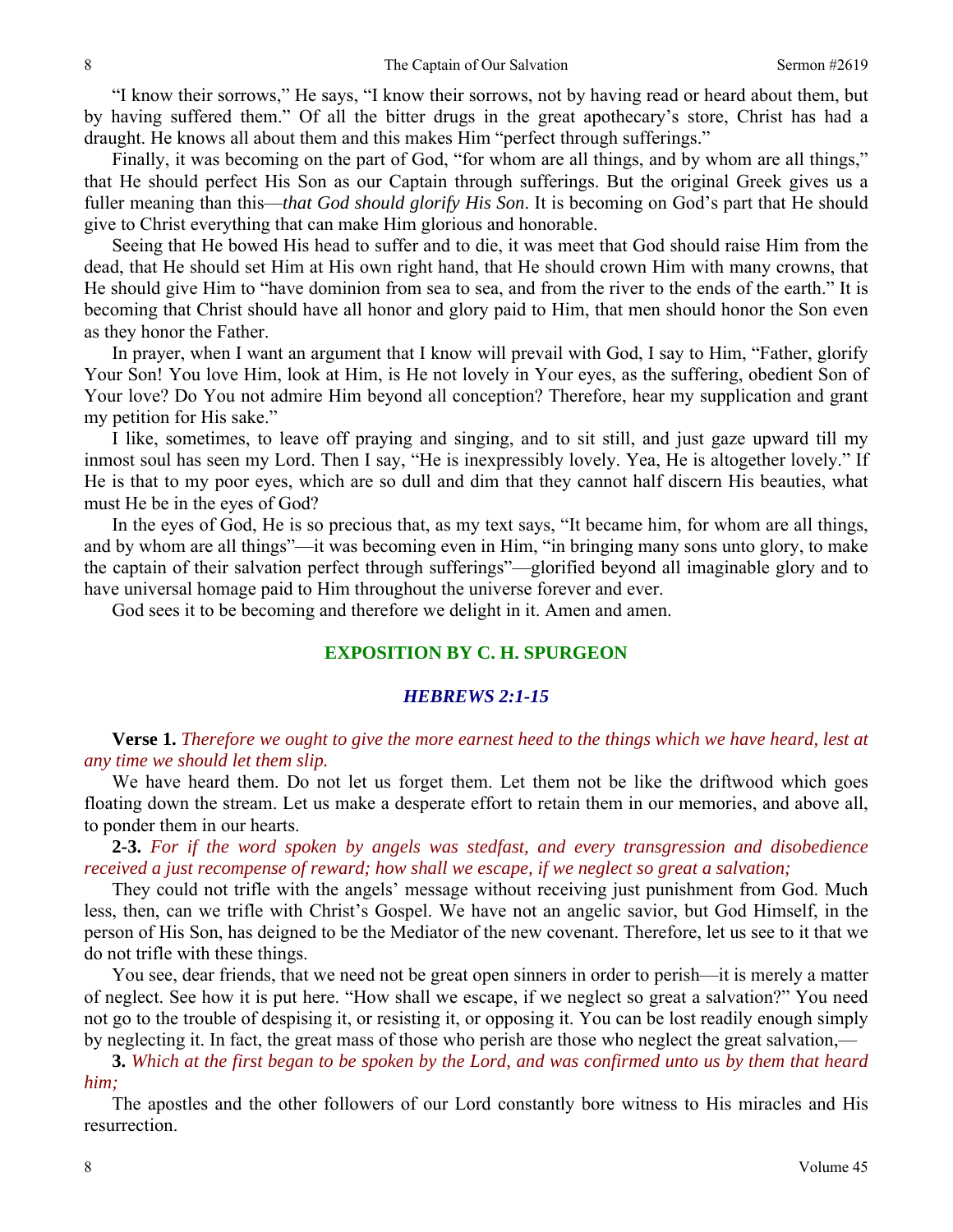## **4.** *God also bearing them witness, both with signs and wonders, and with divers miracles, and gifts of the Holy Ghost, according to his own will?*

Those who doubt the truth of the Gospel, or who say they do, are often found believing historical statements that are not half as well proved. A man sits down and reads a book of the Gallic wars and he believes that Julius Caesar wrote it—yet there is not a half or a tenth as much evidence to prove that he did write it as there is to prove that our Lord Jesus lived, and died, and rose again from the dead.

 The witness to the truth of these great matters of fact has been borne by God Himself with signs, and wonders, and miracles. Honest and true men, apostles and others, have witnessed them—and they have also been certified by Incarnate Deity, even by the Lord who deigns to speak to us by His Spirit. We cannot, therefore, trifle with this Gospel without incurring most serious guilt.

 **5.** *For to the angels hath he not put in subjection the world to come, of which we speak.* 

We are the preachers of it—not the angels. And the great Author and Finisher of our faith is the Man Christ Jesus—not an angel. We have not now the ministry of angels, but the ministry of men, by whom the Lord of the angels sends His messages to their fellows.

**6-8.** *But one in a certain place testified, saying, What is man, that thou art mindful of him? or the son of man, that thou visitest him? Thou madest him a little lower than the angels; thou crownedst him with glory and honour, and didst set him over the works of thy hands: thou hast put all things in subjection under his feet.* 

This was the original status of man. God made him to be His vicegerent on earth and he would still hold that position were it not that, since he has rebelled against his own Sovereign, even the beasts of the field take liberty to be rebellious against him. Man is not now in his original estate and therefore he rules not now. And we see many men who are very far from being royal beings, for they are mean and groveling. Yet the glory of man is not all lost, as we shall see.

**8-9.** *For in that he put all in subjection under him, he left nothing that is not put under him. But now we see not yet all things put under him. But we see Jesus,* 

Here is the representative Man who is supreme over all. "We see Jesus,"

**9.** *Who was made a little lower than the angels for the suffering of death, crowned with glory and honour; that he by the grace of God should taste death for every man.* 

Oh, how glorious it is to realize our position in Christ and to see how He has lifted us up, not merely to the place from which the first Adam fell, but He has made us stand so securely there that we shall not again descend around the ruins of the Fall. Glory be to His holy name!

 **10-11.** *For it became him, for whom are all things, and by whom are all things, in bringing many sons unto glory, to make the captain of their salvation perfect through sufferings. For both he that sanctifieth and they who are sanctified are all of one: for which cause he is not ashamed to call them brethren,* 

The Christ and the Christian are one—the Man Christ Jesus, and the men whom He redeemed are one. He has so become partaker of our nature that now we are one family and He is not ashamed to call us brothers. Am I addressing any who are ashamed of Christ, or who are ashamed of God's poor people, and who would not like to be known to be members of a poor church?

 Ah! how you ought to be ashamed of yourselves for having any such pride in your hearts, for Christ is not ashamed to call His people brethren! Oh, what wondrous condescension! He has done this many times in the Psalms where He speaks of His brethren;

**12.** *Saying, I will declare thy name to my brethren, in the midst of the church will I sing praise to thee.* 

That is a quotation from the 22<sup>nd</sup> Psalm.

**13.** *And again, I will put my trust in him.* 

Thus entering into the very faith of His people.

**13-14.** *And again, Behold I and the children which God hath given me. Forasmuch then as the children are partakers of flesh and blood,*